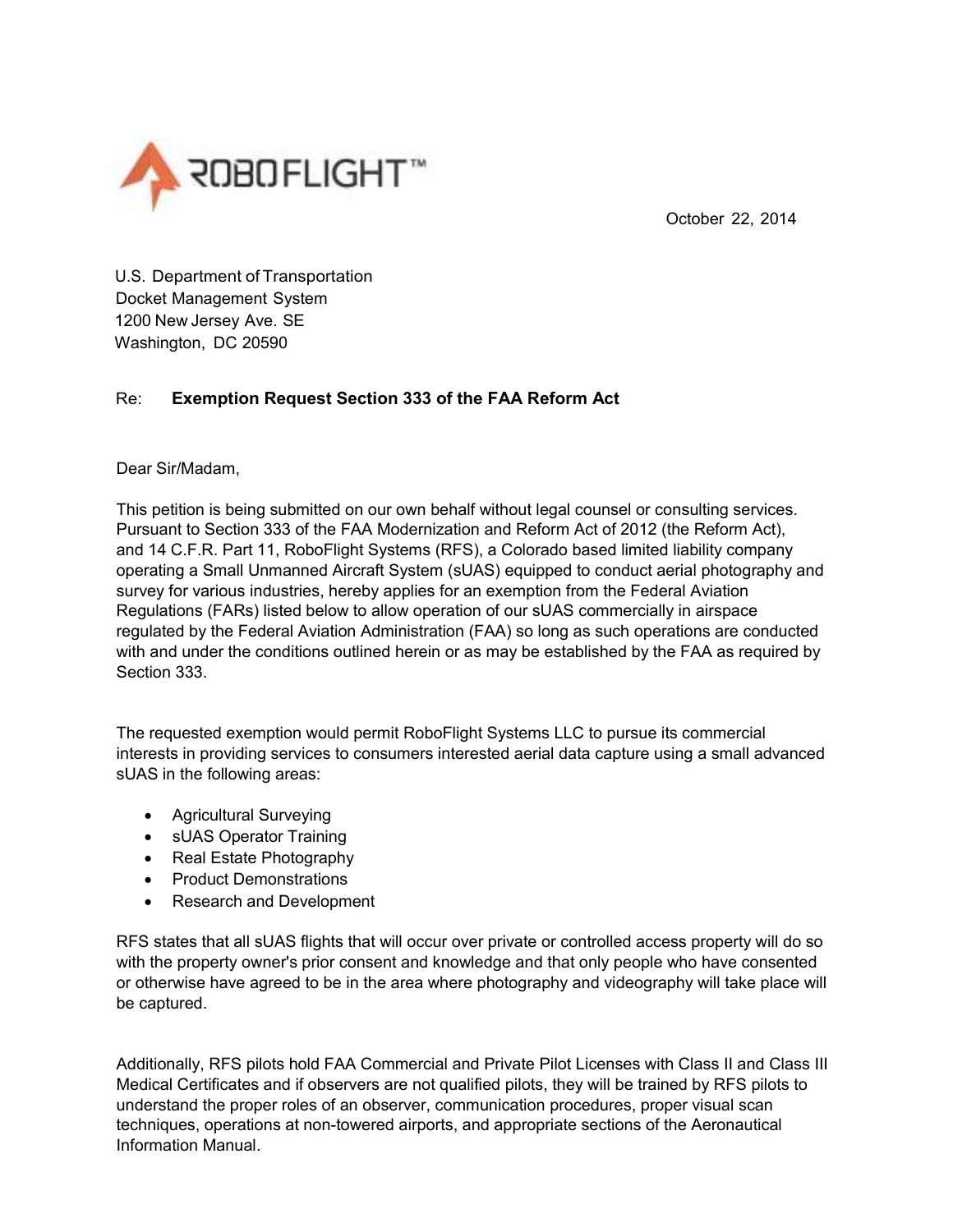Regulations from which the exemption is requested:

14 C.F.R. Part 21 14 C.F.R. 45.23 (b) 14 C.F.R. 61.113(a) and (b) 14 C.F.R. 91.7 (a) 14 C.F.R. 91.9 (b) (2) 14 C.F.R. 91.109 14 C.F.R . 91.119 14 C.F.R. 91.121 14 C.F.R. 91.151(a) 14 C.F.R. 91.203 (a) & (b) 14 C.F.R. 91.205 (b) 14 C.F.R. 91.215 14 C.F.R. (91.401 - 91.417)

Unmanned Aircraft System

sUAS are a feasible method to obtain information of agricultural cropland to determine optimum inputs that result in cost savings to farmers, yield security, and reduce environmental impact of excess fertilizers and chemicals in the soil.

We are petitioning for exemption to enable RFS to operate a DJI Phantom 2 Vision Plus multi-rotor equipped with a three-axis gimbaled camera, a DJI Inspire 1 multi-rotor equipped with a three-axis gimbaled camera, a DJI S-900 multi-rotor equipped with a three-axis gimbaled camera, and a RF-70 fixed wing sUAS equipped with a fixed position multi-spectral camera. These sUAS all weigh less than 25 lbs, have a built- in capability to limit the height it flies above the ground, to limit the radius of the distance it flies from the operator and to exclude it from Class B, C and D airspace including a no fly zone feature. Each system also has the failsafe function of the autopilot system, which means when the communication between the Main Controller and the transmitter is lost, the system will automatically trigger Return to Home and will land safely.

The above specifications meet standards listed below, some derived in accordance with the Model Aircraft Operating Standards:

- The petitioner will only operate its sUAS in line of sight of a pilot and/or observer and will operate at sites that are a 'sufficient distance' from populated areas within the sterile area described in the operators manual. Such operations will insure that the sUAS will "not create a hazard to users of the national airspace system or the public."
- When flying sUAV within 3 miles of an airport, airport operators will be notified and the operator will give the right of way to avoid flying in the proximity of full-scale aircraft.
- Maximum flight time for each operational flight will be 60 minutes.
- Flights will be terminated at 25% battery power reserve should that occur prior to the 60 minute limit.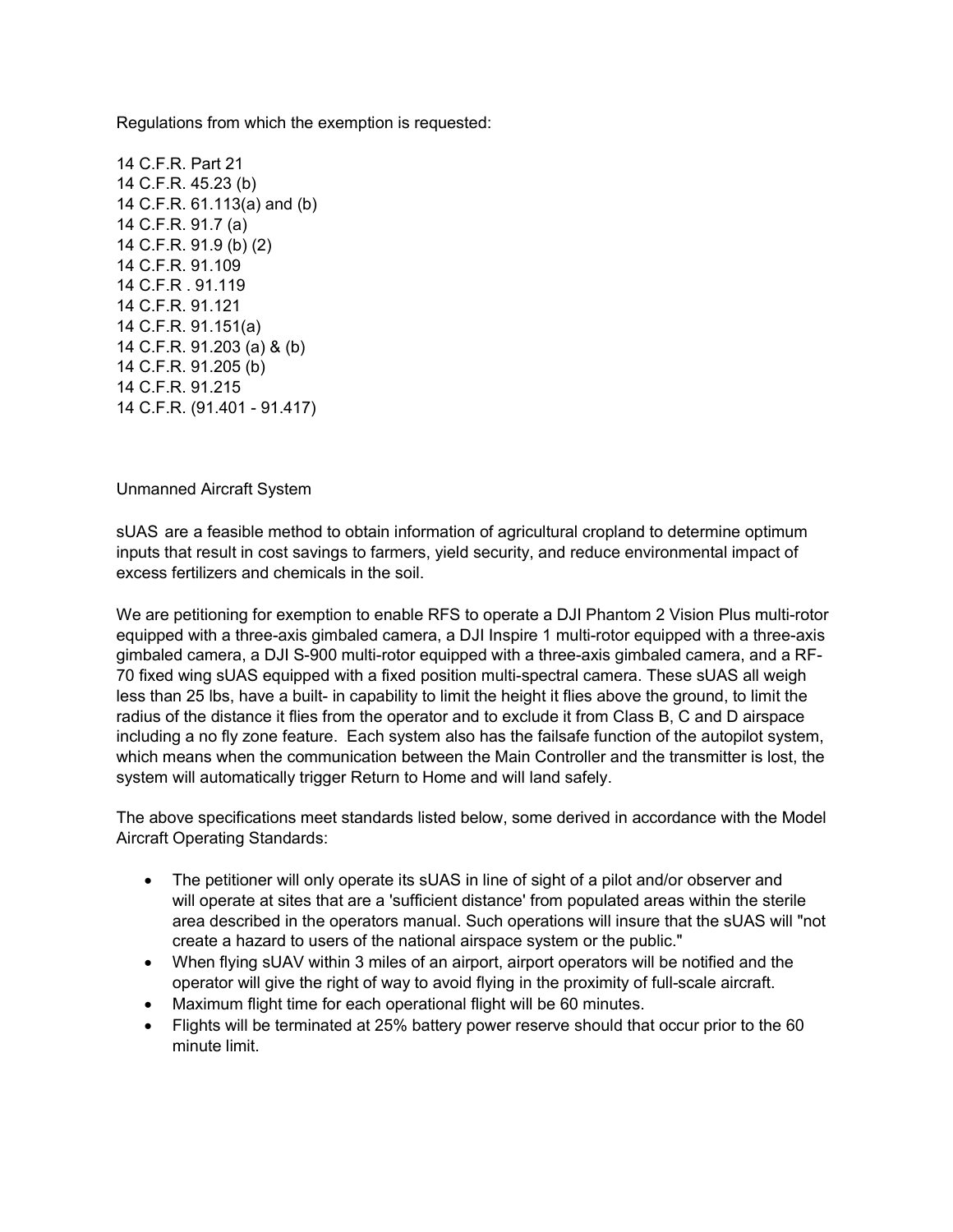- The sUAV will be programmed so that it will not be operated at an altitude of no more than 600 feet AGL, and not more than 200 feet above an elevated platform from which filming is planned.
- Minimum crew for each operation will consist of the sUAS Pilot and the Visual Observer.
- The sUAS PIC's (Pilot in Command) will be an FAA licensed airman holding a FAA Private Pilot or Commercial Certificate and second Class FAA Medical Certificate.
- The sUAS operated by the petitioner weighs less than 55 pounds, including the payload (i.e. camera, lens, and gimbal).
- The sUAS will operate at speeds of no more than 55 knots.
- Given the small size of the sUAS and the restricted sterile environment within which they will operate, our sUAS operations adhere to the Reform Act's safety requirements.

Additionally, the fact that the RFS pilots hold FAA Pilot certificates demonstrates that they have a high regard to safe operations with an understanding of FARs, pre-flight inspections, maintenance and repair, operations within airspace, as well as being trained to high safety standards .

Under the requested exemption RFS ensures that all operators have completed a small unmanned aircraft systems (UAS) education and training program including all applicable regulations and guidance documents; including aeronautical background information such as charts, NOTAMS and Aircraft Circulars; Radio Communications Procedures; Human Factors and Crew Resource Management; Basic Small UAS Aerodynamics; Weather factors; Airmanship and Decision-making and Safe Operating Procedures.

We respectfully request exemption under Section 333 to enable RFS to operate safe, low-risk commercial sUAV operations for the activities stated. RFS at all times will respect the space and privacy of citizens and property whilst keeping our skies safe.

**Sincerely** 

Demitt

**Kirk Demuth**  Chief Operating Officer RoboFlight Systems LLC 5530 W. Parkway Suite 300 Johnston, IA 50131 785-410-6823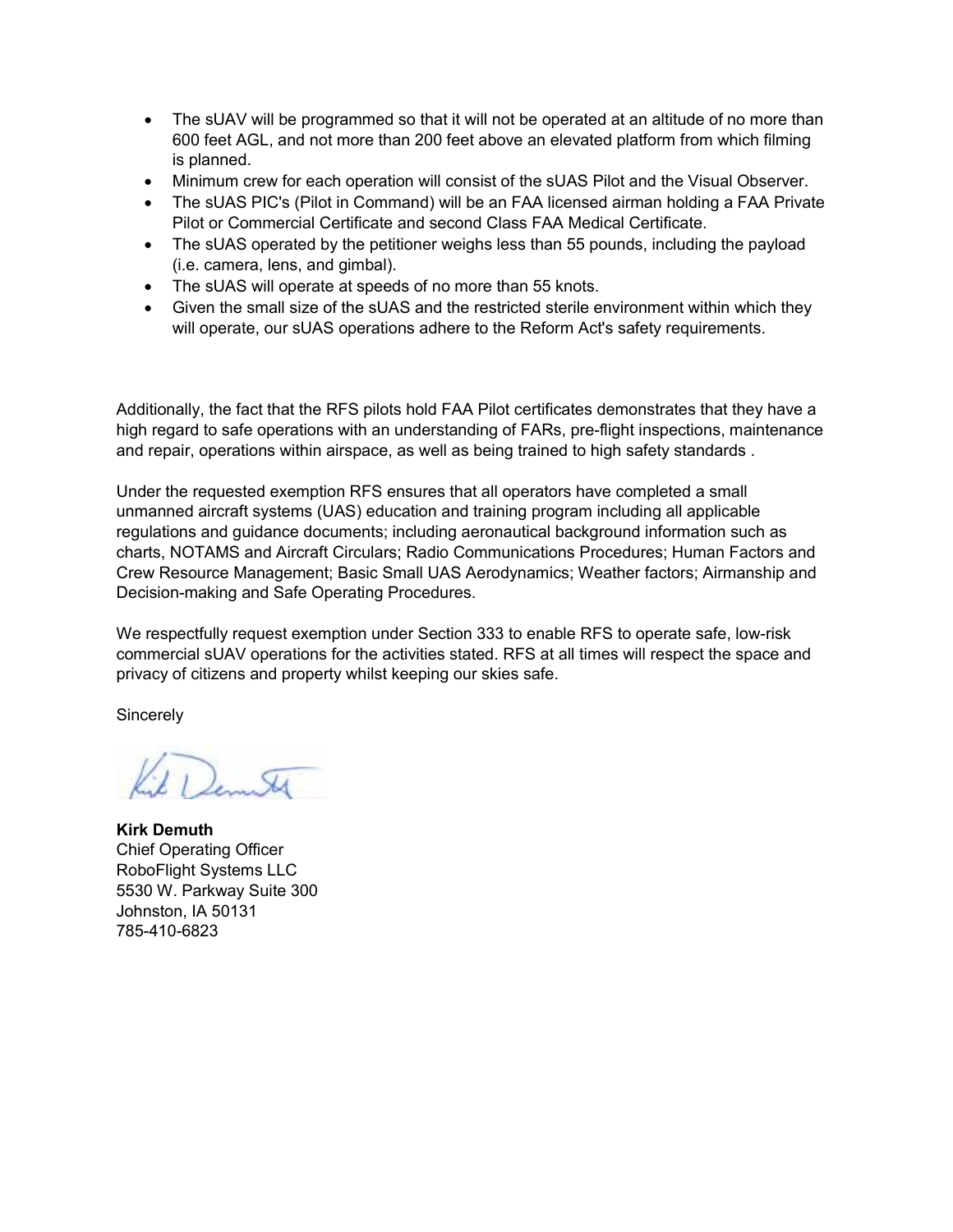## EXEMPTION REQUESTS AND EQUIVALENT LEVEL OF SAFETY

RoboFlight Systems requests an exemption from the following regulations as well as any additional regulations that may technically apply to the operation of the sUAV System:

#### **14 CFR Part 21, Airworthiness Certificates**

This part establishes the procedures for the issuance of an airworthiness certificate. While the FAA continues to work to develop airworthiness standards for Unmanned Aerial Systems, we request an experimental certificate be issued for the DJI Phantom 2 Vision plus, DJI S-900, DJI Inspire, and RF-70 sUAS under either or both of the following provisions:

#### **21.191 Experimental certificates**.

Experimental certificates are issued for the following purposes:

**(a) Research and development.** Testing new aircraft design concepts, new aircraft equipment, new aircraft installations, new aircraft operating techniques, or new uses for aircraft.

**(b) Showing compliance with regulations.** Conducting flight tests and other operations to show compliance with the airworthiness regulations including flights to show compliance for issuance of type and supplemental type certificates, flights to substantiate major design changes, and flights to show compliance with the function and reliability requirements of the regulations. Since the experimental certificate can be used for commercial purposes such as market surveys, sales demonstrations, and customer crew training, we would expect that an experimental certificate would permit our commercial purpose as well. The aircraft will not carry persons or property, will not carry fuel, and will only fly under strict operational requirements. Combined with the UA's light weight, being constructed primarily of foam, carbon fiber, and/or plastic, we propose that the UA will be at least as safe, if not safer, than a conventionally certificated aircraft performing the same mission. If an experimental airworthiness certificate is not appropriate for this application, then we request an exemption of 14 CFR Part 21, Subpart H, and the requirement for an airworthiness certificate in general, citing the equivalent level of safety outlined in the previous paragraph.

#### **14 CFR 45.23 Display of marks; general and 45.29 Size of marks.**

These regulations provide that each aircraft must display "N" and the aircraft's registration number in letters at least 3 inches high. Additionally, the aircraft must display the word "EXPERIMENTAL" in letters at least 2 inches high near the entrance to the cabin, cockpit, or pilot station. The sUAV does not have an entrance in which the word "EXPERIMENTAL" can be placed, and may not have a registration number assigned to it by the FAA. We propose to achieve an equivalent level of safety by including the word "EXPERIMENTAL" in the placard on the top of the aircraft, as shown above, where the PIC, VO and others in the vicinity of the aircraft while it is preparing for launch will be able to see the designation. Additionally, we feel that the permanent placard discussed in the previous paragraph will provide the aircraft's registration information at the ground station. Finally, we will display at the ground station a high contrast flag or banner that contains the words "Unmanned Aircraft Ground Station" in letters 3 inches high or greater. Since the aircraft will operate within 3/4 NM of the ground station, the banner should be visible to anyone that observes the aircraft and chooses to investigate its point of origin.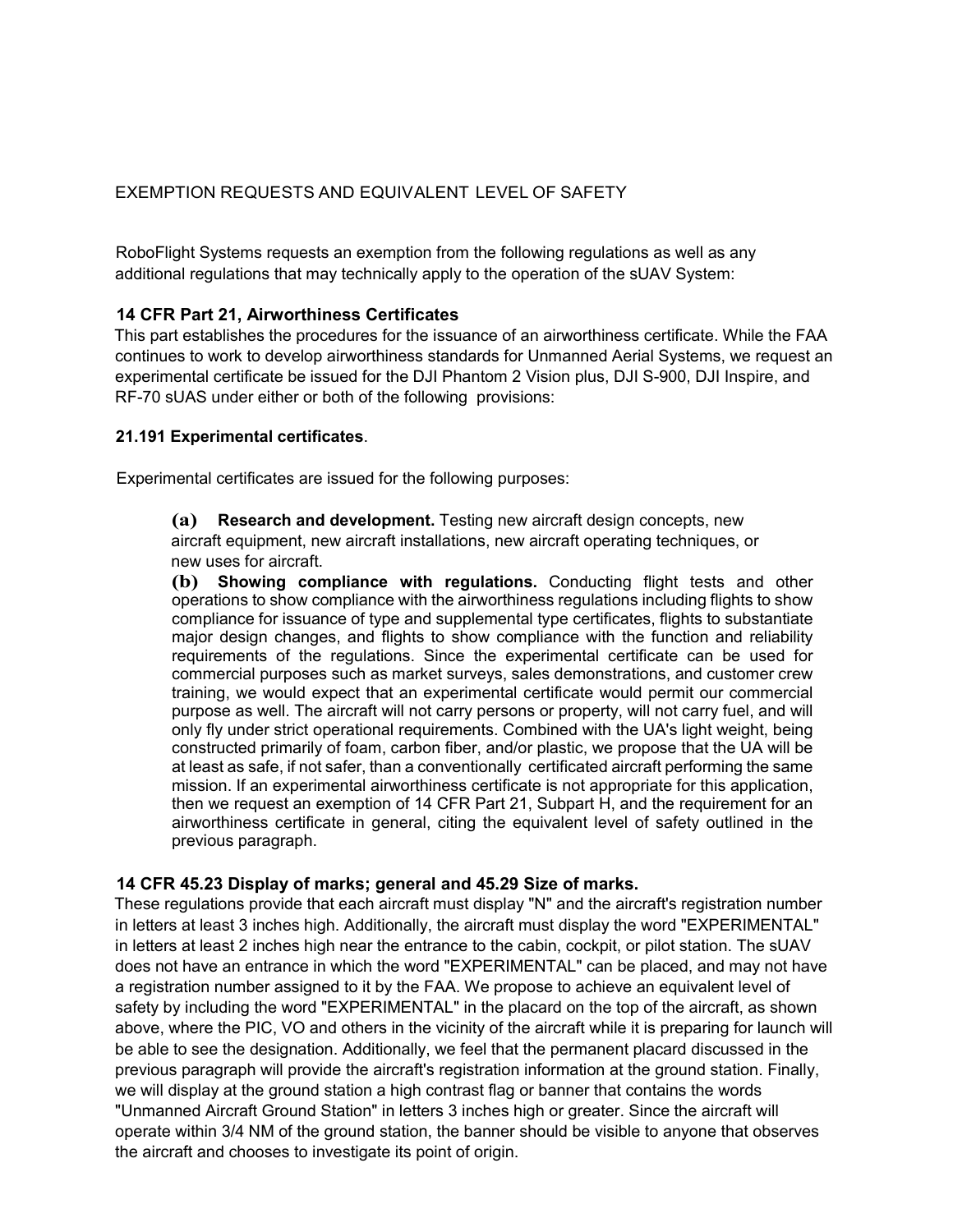### **14 CFR 61.113 Private pilot privileges and limitations: Pilot in Command and 61.133 Commercial pilot privileges and limitations.**

The regulation provides that no person that holds a Private Pilot certificate may act as pilot in Command of an aircraft for compensation or hire. Subparagraph (b) allows a private pilot to act as pilot in command of an aircraft in connection with any business or employment if: (1) The flight is only incidental to that business or employment; and (2) The aircraft does not carry passengers or property for compensation or hire. Our proposed operations require that the PIC must hold at least a Private Pilot Certificate issued by the FAA and since the aircraft cannot carry passengers or property, we feel we meet the intent of 61.113 Subparagraph (b) even though the intent of this application is to conduct a business.

**14 CFR 91.7 Prohibits the Operation of an aircraft without an airworthiness certificate.**  As no such certificate will be applicable in the form contemplated by the FARs, this Regulation is inapplicable.

### **14 CFR 91.9 Civil aircraft flight manual, marking, and placard requirements.**

This regulation provides that no person may operate an aircraft unless a current, approved flight manual is in the aircraft. We assume that the intent of this requirement is to ensure that flight manual information is available to the aircrew while operating the aircraft. We request an exemption to this requirement since the aircraft is not only too small to carry documentation, the documentation would not be available to the crew during flight operations. To obtain an equivalent level of safety and meet the intent of 91.9, we propose that a current, approved sUAS Flight Manual must be available to the crew at the ground station anytime the aircraft is in, or preparing for, flight.

# **14 CFR 91.109 Flight Instruction; Simulated instrument flight and certain flight tests**

The regulation states that "No person may operate a civil aircraft that is being used for flight instruction unless that aircraft has fully functioning dual controls." The sUAS System ground-based control station consists of a small hand-held radio transmitter and while it does not offer a second set of "controls", both the student and instructor can, and will, operate the single set of controls simultaneously. With both student and instructor having "hands-on" the controls during flight, we feel that this technique meets the intent 91.109 and provides an equivalent level of safety.

### **14 CFR 91.119 Minimum safe altitudes: General.**

The regulation states that over sparsely populated areas the aircraft cannot be operated closer than 500 feet to any person, vessel, vehicle, or structure. Since the typical mission of the sUAS would be photography or survey of persons, vessels, vehicles or structures it would be necessary to operate closer than 500 feet to the items listed. Operations will only be flown over property or persons where permission has been obtained and careful pre-planned has been performed. The aircraft will be operated at a low altitude allowing, if a power unit fails, an emergency landing without undue hazard to persons or property on the surface. Therefore we maintain that due to the small size of the UAS, the hazard to persons, vehicles and structures is minimal compared to manned aircraft, which should be considered in granting the exemption.

### **14 CFR 91.121 Altimeter settings.**

The regulation requires that aircraft shall maintain cruising altitudes by reference to an altimeter setting available within 100 NM of the aircraft. The sUAS will always fly below 600 feet AGL and will not need to maintain cruising altitudes in order to prevent conflict with other aircraft. An Above Ground Level altimeter measurement above the takeoff point is transmitted via radio from the sUAS on-board computer to the display screen held by the PIC, providing a constantly updated AGL readout.

# **14 CFR 91.151 Fuel requirements for flight in VFR conditions.**